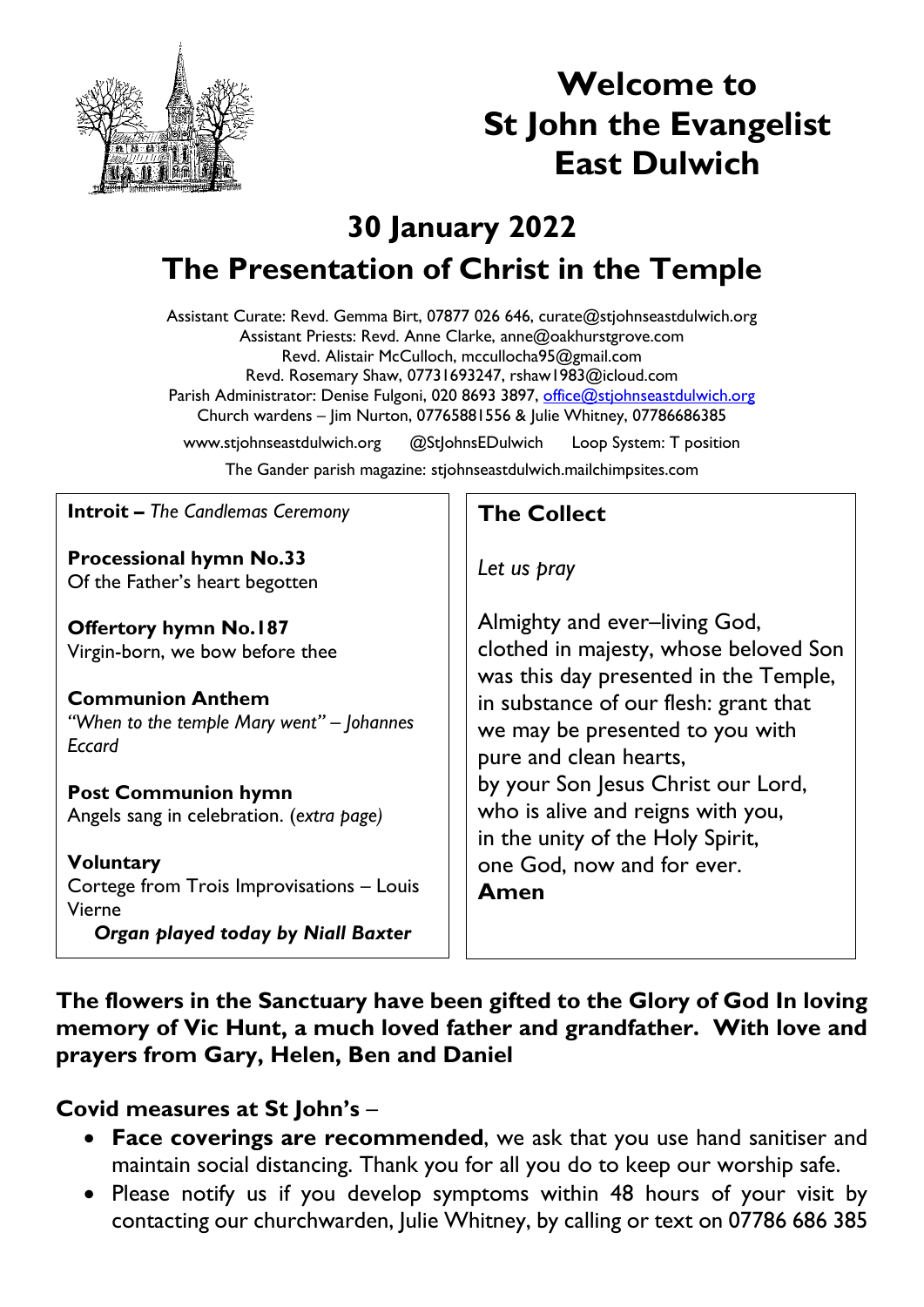## **Old Testament – Malachi 3.1-5**

See, I am sending my messenger to prepare the way before me, and the Lord whom you seek will suddenly come to his temple. The messenger of the covenant in whom you delight—indeed, he is coming, says the Lord of hosts. But who can endure the day of his coming, and who can stand when he appears?

For he is like a refiner's fire and like fullers' soap; he will sit as a refiner and purifier of silver, and he will purify the descendants of Levi and refine them like gold and silver, until they present offerings to the Lord in righteousness. Then the offering of Judah and Jerusalem will be pleasing to the Lord as in the days of old and as in former years. Then I will draw near to you for judgement; I will be swift to bear witness against the sorcerers, against the adulterers, against those who swear falsely, against those who oppress the hired workers in their wages, the widow, and the orphan, against those who thrust aside the alien, and do not fear me, says the Lord of hosts. This is the Word of the Lord.

#### **Thanks be to God.**

#### **Psalm 24 R/ The Lord of hosts, he is the King of glory.** *(8am mass only)*

#### **Hear the Gospel of our Lord Jesus Christ according to Luke 2.22-40**

When the time came for their purification according to the law of Moses, they brought him up to Jerusalem to present him to the Lord (as it is written in the law of the Lord, 'Every firstborn male shall be designated as holy to the Lord'), and they offered a sacrifice according to what is stated in the law of the Lord, 'a pair of turtledoves or two young pigeons.'

Now there was a man in Jerusalem whose name was Simeon; this man was righteous and devout, looking forward to the consolation of Israel, and the Holy Spirit rested on him. It had been revealed to him by the Holy Spirit that he would not see death before he had seen the Lord's Messiah. Guided by the Spirit, Simeon came into the temple; and when the parents brought in the child Jesus, to do for him what was customary under the law, Simeon took him in his arms and praised God, saying, 'Master, now you are dismissing your servant in peace, according to your word; for my eyes have seen your salvation, which you have prepared in the presence of all peoples, a light for revelation to the Gentiles and for glory to your people Israel.' And the child's father and mother were amazed at what was being said about him. Then Simeon blessed them and said to his mother Mary, 'This child is destined for the falling and the rising of many in Israel, and to be a sign that will be opposed so that the inner thoughts of many will be revealed—and a sword will pierce your own soul too.'

There was also a prophet, Anna the daughter of Phanuel, of the tribe of Asher. She was of a great age, having lived with her husband for seven years after her marriage, then as a widow to the age of eighty-four. She never left the temple but worshipped there with fasting and prayer night and day. At that moment she came, and began to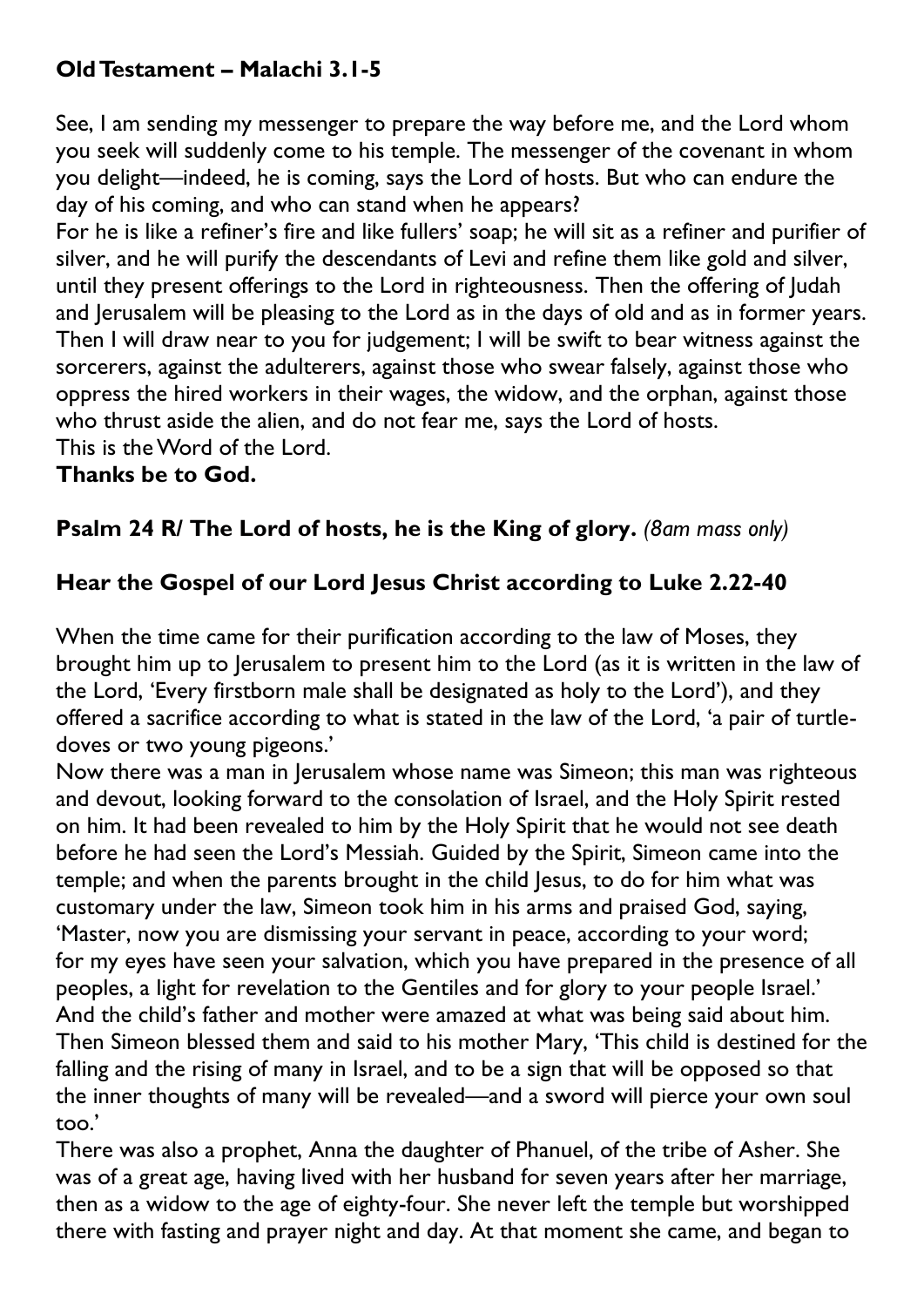praise God and to speak about the child to all who were looking for the redemption of Jerusalem.

When they had finished everything required by the law of the Lord, they returned to Galilee, to their own town of Nazareth. The child grew and became strong, filled with wisdom; and the favour of God was upon him.

This is the Gospel of the Lord.

#### **Praise to you, O Christ**

#### **Notices**

**Please note**: From today, Gill will be taking a mini sabbatical, which was originally planned for March 2020. She will be on sabbatical leave from 31/01/22 to 20/03/22 and will not be available during this time.

#### **Contact details in Gill's absence:**

Revd Gemma Birt will be the first point of contact for pastoral matters, funerals and church services, working with the rest of our clergy team.

For other matters, please contact our churchwardens, Jim Nurton or Julie Whitney, or our Parish Administrator, Denise Fulgoni.

If you have a Safeguarding concern, please get in touch with Mary Dawson, or the Diocesan Safeguarding Adviser, Pamela Chisholm.

All contact details can be found on the weekly pew sheet, or on the "Contact Us" page of our website.

**Thursday Mass:** The noon Mass will resume on Thursday 3 February and continue weekly (except 17 February). This is a short service, held in the Lady Chapel. Everyone is very welcome to come along.

**Church Flowers 2022 -** You can offer your gift in thanksgiving of a person or an event. Specially labelled gift aid envelopes are available at the back of the church along with flower request forms which include a suggested donation. If you have any queries please speak to Revd. Gemma or contact Denise Fulgoni in the parish office.

**Ash Wednesday, 2 March** – Please return your Palm crosses for ashes to be made. Basket at the back of the church for collection.

**Goose Green Coffee Morning –** This week's coffee morning is planned to resume indoors, with social distancing and ventilation still in place to keep us as safe as possible. Wrapping up warm is still advised! If you would like to be added to the Coffee Morning mailing list or to find out more, please email *[sue.oneill0826@gmail.com](mailto:sue.oneill0826@gmail.com)*

**Lunch Club** – Will resume on Thursday 3<sup>rd</sup> February. Meeting in the Goose Green Centre at 12.30 pm for a two course meal followed by tea or coffee (cost £5). If you would like to join us or would like further information, please contact Barbara Deller (020 8693 2090) or Martin Howell (020 8249 7411).